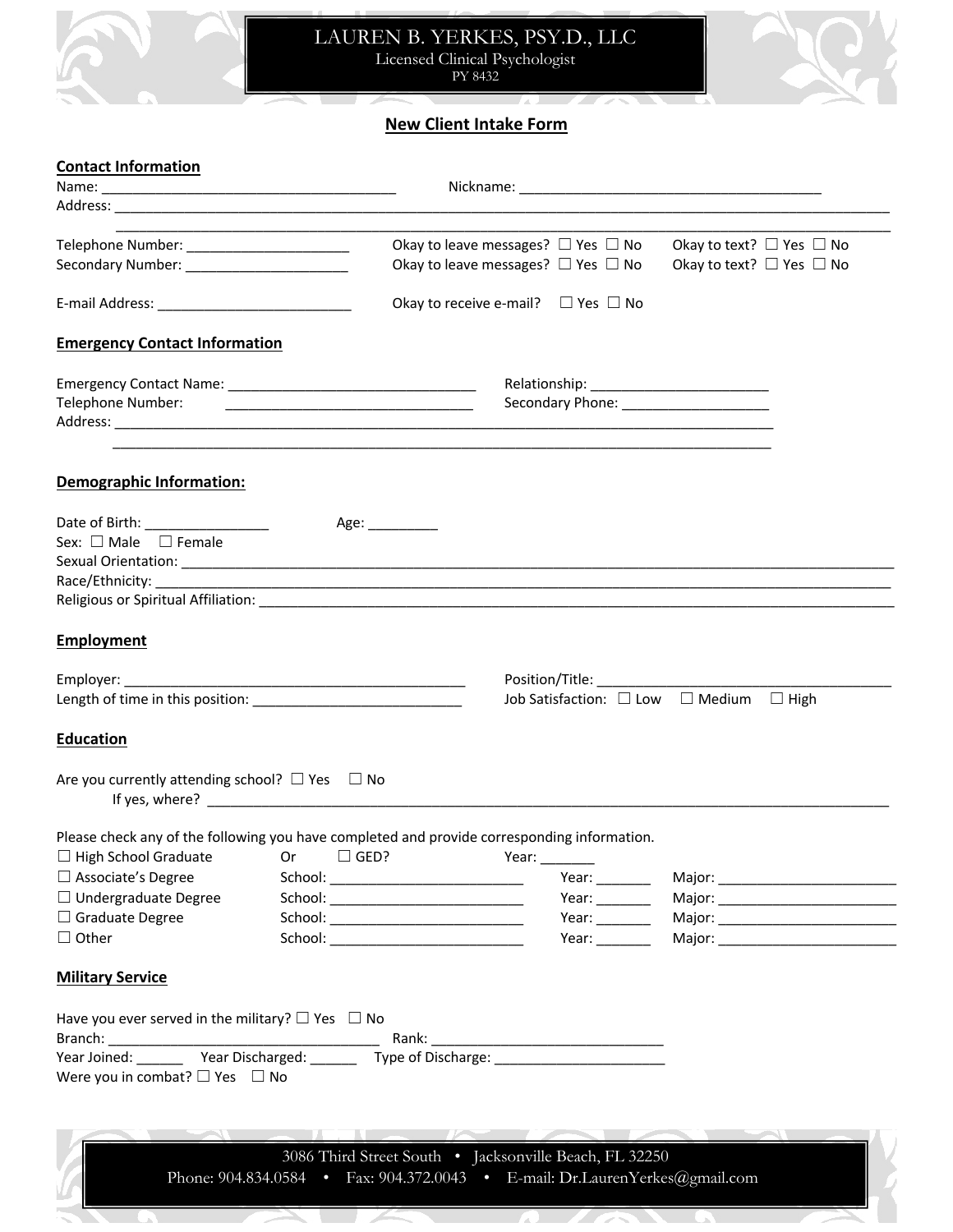

LAUREN B. YERKES, PSY.D., LLC Licensed Clinical Psychologist PY 8432

\_\_\_\_\_\_\_\_\_\_\_\_\_\_\_\_\_\_\_\_\_\_\_\_\_\_\_\_\_\_\_\_\_\_\_\_\_\_\_\_\_\_\_\_\_\_\_\_\_\_\_\_\_\_\_\_\_\_\_\_\_\_\_\_\_\_\_\_\_\_\_\_\_\_\_\_\_\_\_\_\_\_\_\_\_\_\_\_\_\_\_\_\_\_\_\_\_\_\_\_\_\_\_\_\_\_\_\_ \_\_\_\_\_\_\_\_\_\_\_\_\_\_\_\_\_\_\_\_\_\_\_\_\_\_\_\_\_\_\_\_\_\_\_\_\_\_\_\_\_\_\_\_\_\_\_\_\_\_\_\_\_\_\_\_\_\_\_\_\_\_\_\_\_\_\_\_\_\_\_\_\_\_\_\_\_\_\_\_\_\_\_\_\_\_\_\_\_\_\_\_\_\_\_\_\_\_\_\_\_\_\_\_\_\_\_\_ \_\_\_\_\_\_\_\_\_\_\_\_\_\_\_\_\_\_\_\_\_\_\_\_\_\_\_\_\_\_\_\_\_\_\_\_\_\_\_\_\_\_\_\_\_\_\_\_\_\_\_\_\_\_\_\_\_\_\_\_\_\_\_\_\_\_\_\_\_\_\_\_\_\_\_\_\_\_\_\_\_\_\_\_\_\_\_\_\_\_\_\_\_\_\_\_\_\_\_\_\_\_\_\_\_\_\_\_ \_\_\_\_\_\_\_\_\_\_\_\_\_\_\_\_\_\_\_\_\_\_\_\_\_\_\_\_\_\_\_\_\_\_\_\_\_\_\_\_\_\_\_\_\_\_\_\_\_\_\_\_\_\_\_\_\_\_\_\_\_\_\_\_\_\_\_\_\_\_\_\_\_\_\_\_\_\_\_\_\_\_\_\_\_\_\_\_\_\_\_\_\_\_\_\_\_\_\_\_\_\_\_\_\_\_\_\_

\_\_\_\_\_\_\_\_\_\_\_\_\_\_\_\_\_\_\_\_\_\_\_\_\_\_\_\_\_\_\_\_\_\_\_\_\_\_\_\_\_\_\_\_\_\_\_\_\_\_\_\_\_\_\_\_\_\_\_\_\_\_\_\_\_\_\_\_\_\_\_\_\_\_\_\_\_\_\_\_\_\_\_\_\_\_\_\_\_\_\_\_\_\_\_\_\_\_\_\_\_\_\_\_\_\_\_\_ \_\_\_\_\_\_\_\_\_\_\_\_\_\_\_\_\_\_\_\_\_\_\_\_\_\_\_\_\_\_\_\_\_\_\_\_\_\_\_\_\_\_\_\_\_\_\_\_\_\_\_\_\_\_\_\_\_\_\_\_\_\_\_\_\_\_\_\_\_\_\_\_\_\_\_\_\_\_\_\_\_\_\_\_\_\_\_\_\_\_\_\_\_\_\_\_\_\_\_\_\_\_\_\_\_\_\_\_ \_\_\_\_\_\_\_\_\_\_\_\_\_\_\_\_\_\_\_\_\_\_\_\_\_\_\_\_\_\_\_\_\_\_\_\_\_\_\_\_\_\_\_\_\_\_\_\_\_\_\_\_\_\_\_\_\_\_\_\_\_\_\_\_\_\_\_\_\_\_\_\_\_\_\_\_\_\_\_\_\_\_\_\_\_\_\_\_\_\_\_\_\_\_\_\_\_\_\_\_\_\_\_\_\_\_\_\_ \_\_\_\_\_\_\_\_\_\_\_\_\_\_\_\_\_\_\_\_\_\_\_\_\_\_\_\_\_\_\_\_\_\_\_\_\_\_\_\_\_\_\_\_\_\_\_\_\_\_\_\_\_\_\_\_\_\_\_\_\_\_\_\_\_\_\_\_\_\_\_\_\_\_\_\_\_\_\_\_\_\_\_\_\_\_\_\_\_\_\_\_\_\_\_\_\_\_\_\_\_\_\_\_\_\_\_\_



#### **Legal**

Have you ever been arrested or convicted of a misdemeanor or felony?  $\Box$  Yes  $\Box$  No If yes, please explain:

Are you currently involved in any divorce or child custody proceedings?  $\Box$  Yes  $\Box$  No If yes, please explain:

#### **Substance Use History**

| Substance Type    |   |           | Current Use (Last 12 Months) |        | Past Use |   |           |        |      |
|-------------------|---|-----------|------------------------------|--------|----------|---|-----------|--------|------|
|                   | Y | ${\sf N}$ | Frequency                    | Amount | Y        | N | Frequency | Amount | Year |
| Tobacco           |   |           |                              |        |          |   |           |        |      |
| Caffeine          |   |           |                              |        |          |   |           |        |      |
| Alcohol           |   |           |                              |        |          |   |           |        |      |
| Marijuana         |   |           |                              |        |          |   |           |        |      |
| Cocaine           |   |           |                              |        |          |   |           |        |      |
| Crack             |   |           |                              |        |          |   |           |        |      |
| Ecstasy/Molly     |   |           |                              |        |          |   |           |        |      |
| Heroin            |   |           |                              |        |          |   |           |        |      |
| Inhalants         |   |           |                              |        |          |   |           |        |      |
| Methamphetamine   |   |           |                              |        |          |   |           |        |      |
| <b>LSD</b>        |   |           |                              |        |          |   |           |        |      |
| Mushrooms         |   |           |                              |        |          |   |           |        |      |
| Steroids          |   |           |                              |        |          |   |           |        |      |
| <b>Bath Salts</b> |   |           |                              |        |          |   |           |        |      |
| K2/Spice          |   |           |                              |        |          |   |           |        |      |
| Prescription      |   |           |                              |        |          |   |           |        |      |
| Medications (for  |   |           |                              |        |          |   |           |        |      |
| recreational use) |   |           |                              |        |          |   |           |        |      |
| Please List:      |   |           |                              |        |          |   |           |        |      |
|                   |   |           |                              |        |          |   |           |        |      |
|                   |   |           |                              |        |          |   |           |        |      |
| Other:            |   |           |                              |        |          |   |           |        |      |
|                   |   |           |                              |        |          |   |           |        |      |

Have you ever experienced withdrawal symptoms when trying to stop using any substances?  $\Box$  Yes  $\Box$  No If yes, please describe: \_

Have you ever had problems with work, relationships, health, the law, etc. due to your substance use?  $\Box$  Yes  $\Box$  No If yes, please describe:

\_\_\_\_\_\_\_\_\_\_\_\_\_\_\_\_\_\_\_\_\_\_\_\_\_\_\_\_\_\_\_\_\_\_\_\_\_\_\_\_\_\_\_\_\_\_\_\_\_\_\_\_\_\_\_\_\_\_\_\_\_\_\_\_\_\_\_\_\_\_\_\_\_\_\_\_\_\_\_\_\_\_\_\_\_\_\_\_\_\_\_\_\_\_\_\_\_\_\_\_\_\_\_\_\_\_\_\_

\_\_\_\_\_\_\_\_\_\_\_\_\_\_\_\_\_\_\_\_\_\_\_\_\_\_\_\_\_\_\_\_\_\_\_\_\_\_\_\_\_\_\_\_\_\_\_\_\_\_\_\_\_\_\_\_\_\_\_\_\_\_\_\_\_\_\_\_\_\_\_\_\_\_\_\_\_\_\_\_\_\_\_\_\_\_\_\_\_\_\_\_\_\_\_\_\_\_\_\_\_\_\_\_\_\_\_\_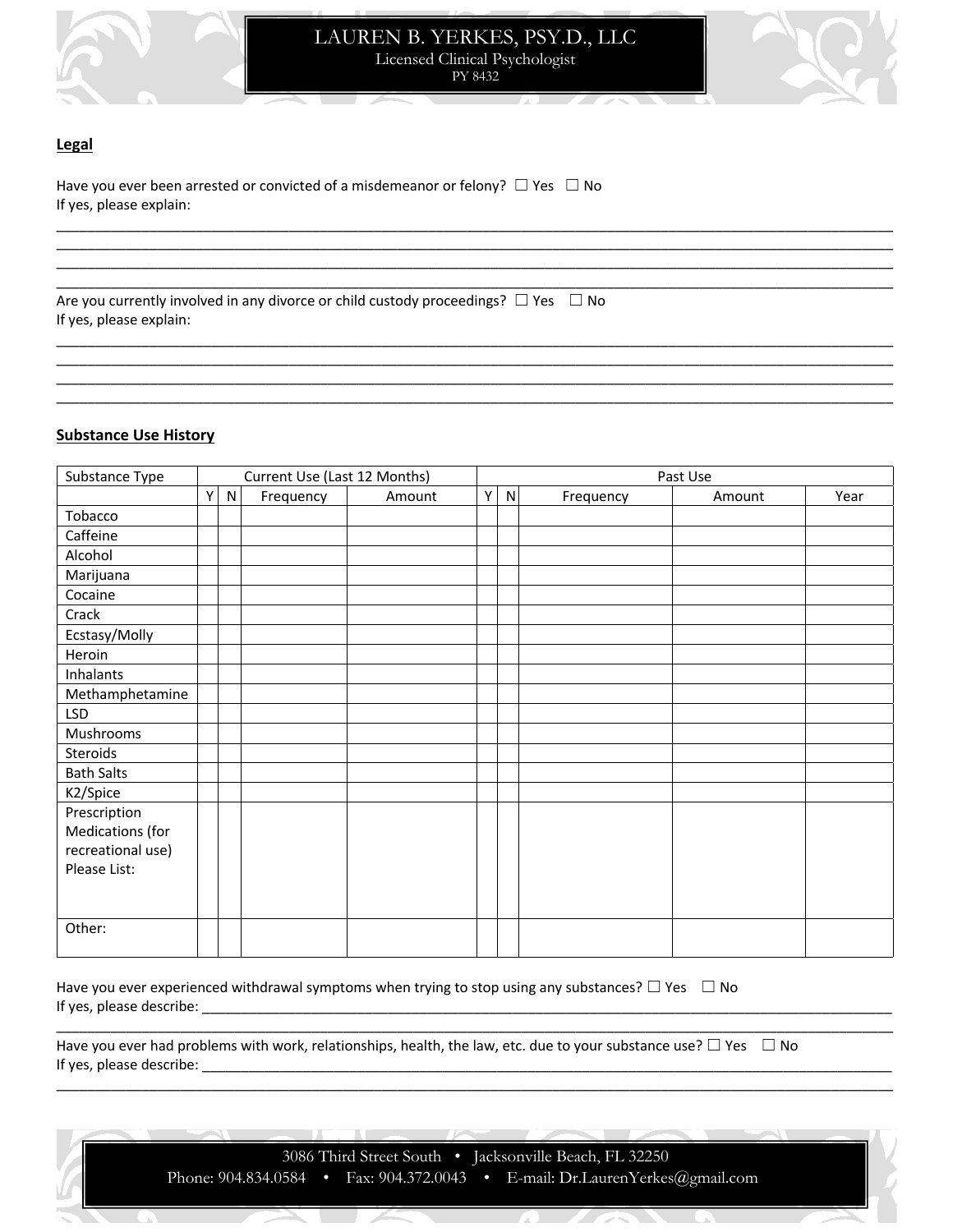

#### LAUREN B. YERKES, PSY.D., LLC Licensed Clinical Psychologist PY 8432



#### **Medical Information**

| Primary Care Provider:                                    | Date of last physical exam: |
|-----------------------------------------------------------|-----------------------------|
| Please list any significant health concerns or diagnoses: |                             |
|                                                           |                             |

Current Prescribed Medications ☐ None Medication **Dosage** Date First Prescribed Prescribed By

\_\_\_\_\_\_\_\_\_\_\_\_\_\_\_\_\_\_\_\_\_\_\_\_\_\_\_\_\_\_\_\_\_\_\_\_\_\_\_\_\_\_\_\_\_\_\_\_\_\_\_\_\_\_\_\_\_\_\_\_\_\_\_\_\_\_\_\_\_\_\_\_\_\_\_\_\_\_\_\_\_\_\_\_\_\_\_\_\_\_\_\_\_\_\_\_\_\_\_\_\_\_\_\_\_\_\_\_

\_\_\_\_\_\_\_\_\_\_\_\_\_\_\_\_\_\_\_\_\_\_\_\_\_\_\_\_\_\_\_\_\_\_\_\_\_\_\_\_\_\_\_\_\_\_\_\_\_\_\_\_\_\_\_\_\_\_\_\_\_\_\_\_\_\_\_\_\_\_\_\_\_\_\_\_\_\_\_\_\_\_\_\_\_\_\_\_\_\_\_\_\_\_\_\_\_\_\_\_\_\_\_\_\_\_\_\_ \_\_\_\_\_\_\_\_\_\_\_\_\_\_\_\_\_\_\_\_\_\_\_\_\_\_\_\_\_\_\_\_\_\_\_\_\_\_\_\_\_\_\_\_\_\_\_\_\_\_\_\_\_\_\_\_\_\_\_\_\_\_\_\_\_\_\_\_\_\_\_\_\_\_\_\_\_\_\_\_\_\_\_\_\_\_\_\_\_\_\_\_\_\_\_\_\_\_\_\_\_\_\_\_\_\_\_\_

Current over-the-counter medications (including vitamins, supplements, herbal remedies, etc.): \_\_\_\_\_\_\_\_\_\_\_\_\_\_\_\_\_\_\_\_\_

#### **Previous Mental Health Treatment**

Have you ever been hospitalized for psychiatric reasons?  $\Box$  Yes  $\Box$  No

If yes, please complete the following:

| Dates | Provider/Program/Hospital | <b>Reason for Treatment</b> |
|-------|---------------------------|-----------------------------|
|       |                           |                             |
|       |                           |                             |
|       |                           |                             |

Have you sought outpatient counseling and/or psychiatric care (medication) in the past?  $\Box$  Yes  $\Box$  No If yes, please complete the following:

| Dates | Provider | Reason for Treatment |
|-------|----------|----------------------|
|       |          |                      |
|       |          |                      |
|       |          |                      |
|       |          |                      |

Have you ever received treatment for alcohol or substance abuse/dependence?  $\Box$  Yes  $\Box$  No

#### **Family Psychiatric History**

Has anyone in your biological family or extended family been diagnosed with a psychiatric disorder or had a substance/alcohol use problem? □ Yes □ No

If yes, please complete the following:

| <b>Family Member</b> | Diagnoses or Substance/Alcohol Use Disorder |  |
|----------------------|---------------------------------------------|--|
|                      |                                             |  |
|                      |                                             |  |
|                      |                                             |  |
|                      |                                             |  |
|                      |                                             |  |

3086 Third Street South • Jacksonville Beach, FL 32250 Phone: 904.834.0584 • Fax: 904.372.0043 • E-mail: Dr.LaurenYerkes@gmail.com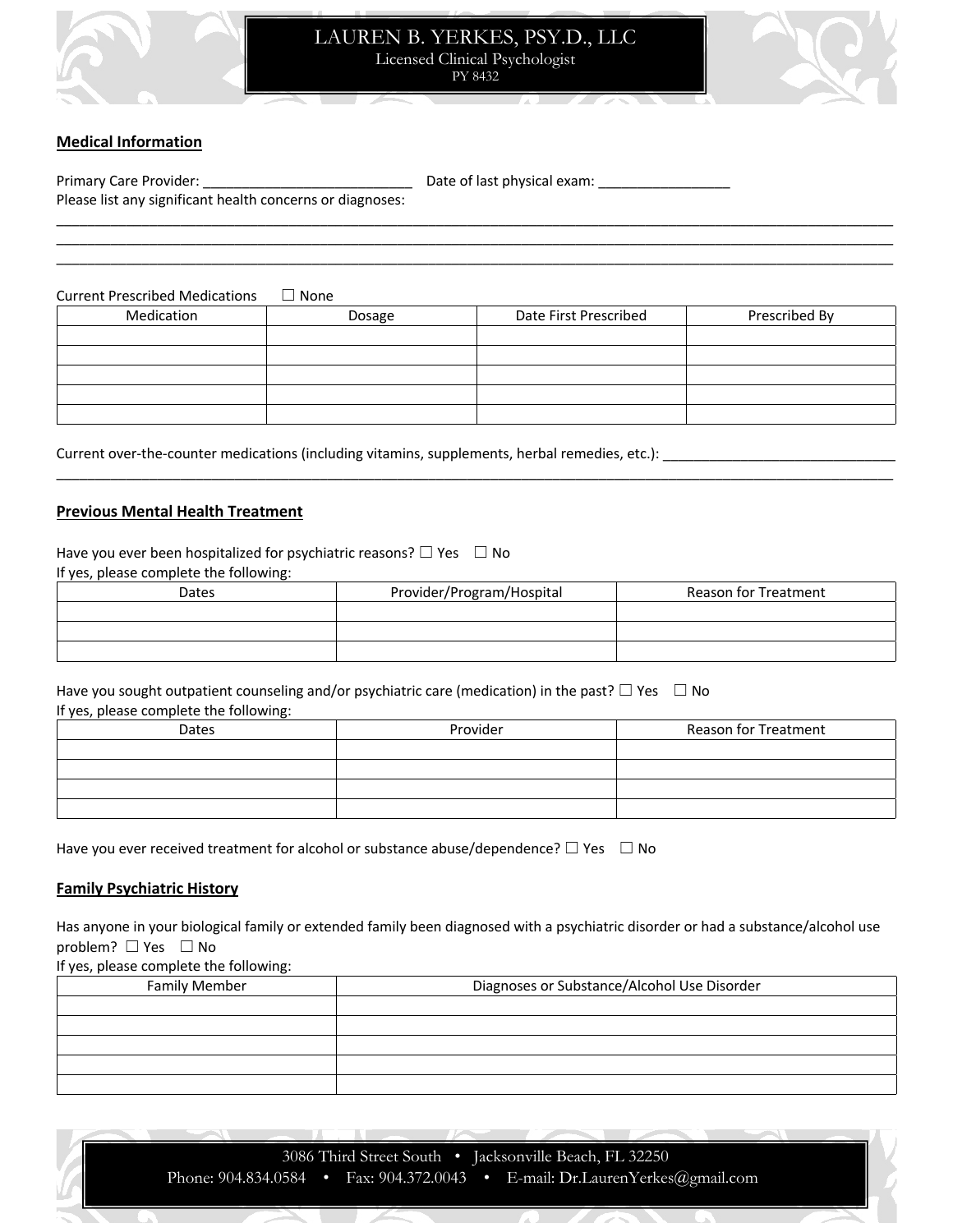

### LAUREN B. YERKES, PSY.D., LLC Licensed Clinical Psychologist PY 8432



#### **Family and Developmental History**

| Relationship                                                                                                                                | Name | Age | Quality of Relationship |
|---------------------------------------------------------------------------------------------------------------------------------------------|------|-----|-------------------------|
| Mother                                                                                                                                      |      |     |                         |
| Father                                                                                                                                      |      |     |                         |
| Stepmother                                                                                                                                  |      |     |                         |
| Stepfather                                                                                                                                  |      |     |                         |
| Siblings                                                                                                                                    |      |     |                         |
|                                                                                                                                             |      |     |                         |
|                                                                                                                                             |      |     |                         |
|                                                                                                                                             |      |     |                         |
| Step or Half Siblings                                                                                                                       |      |     |                         |
|                                                                                                                                             |      |     |                         |
|                                                                                                                                             |      |     |                         |
|                                                                                                                                             |      |     |                         |
| Spouse/Partner                                                                                                                              |      |     |                         |
| Children                                                                                                                                    |      |     |                         |
|                                                                                                                                             |      |     |                         |
|                                                                                                                                             |      |     |                         |
|                                                                                                                                             |      |     |                         |
| Stepchildren                                                                                                                                |      |     |                         |
|                                                                                                                                             |      |     |                         |
|                                                                                                                                             |      |     |                         |
|                                                                                                                                             |      |     |                         |
| Ex-Spouses                                                                                                                                  |      |     |                         |
|                                                                                                                                             |      |     |                         |
|                                                                                                                                             |      |     |                         |
| Other                                                                                                                                       |      |     |                         |
|                                                                                                                                             |      |     |                         |
| $\Box$ Adopted<br>$\Box$ Parents never married<br>$\Box$ Parents legally married or living together<br>$\Box$ Darants tamporarily sanaratad |      |     |                         |

☐ Parents temporarily separated

| $\Box$ Parents Divorced or permanently separated: Year: |  |  |
|---------------------------------------------------------|--|--|
|---------------------------------------------------------|--|--|

☐ Mother remarried

When and to whom: \_\_\_\_\_\_\_\_\_\_\_\_\_\_\_\_\_\_\_\_\_\_\_\_\_\_\_\_\_\_\_\_\_\_\_\_\_\_\_\_\_\_\_\_\_\_\_\_\_\_\_\_\_\_\_\_\_\_\_\_\_\_\_\_\_\_\_\_\_\_\_\_\_\_\_\_

 $\square$  Father remarried

When and to whom:

Please check if you have experienced any of the following types of trauma or loss:

| $\Box$ Emotional abuse        | $\Box$ Neglect                     | $\Box$ Lived in a foster home |
|-------------------------------|------------------------------------|-------------------------------|
| $\Box$ Sexual abuse           | $\Box$ Violence in the home        | $\Box$ Multiple family moves  |
| $\Box$ Physical abuse         | $\Box$ Crime victim                | $\Box$ Homelessness           |
| $\Box$ Parent substance abuse | $\Box$ Parent Illness              | $\Box$ Loss of a loved one    |
| $\Box$ Teen pregnancy         | $\Box$ Placed a child for adoption | $\Box$ Sexual Assault         |
| $\Box$ Bullying               | $\Box$ Major accident              | $\Box$ Other:                 |

3086 Third Street South • Jacksonville Beach, FL 32250 Phone: 904.834.0584 • Fax: 904.372.0043 • E-mail: Dr.LaurenYerkes@gmail.com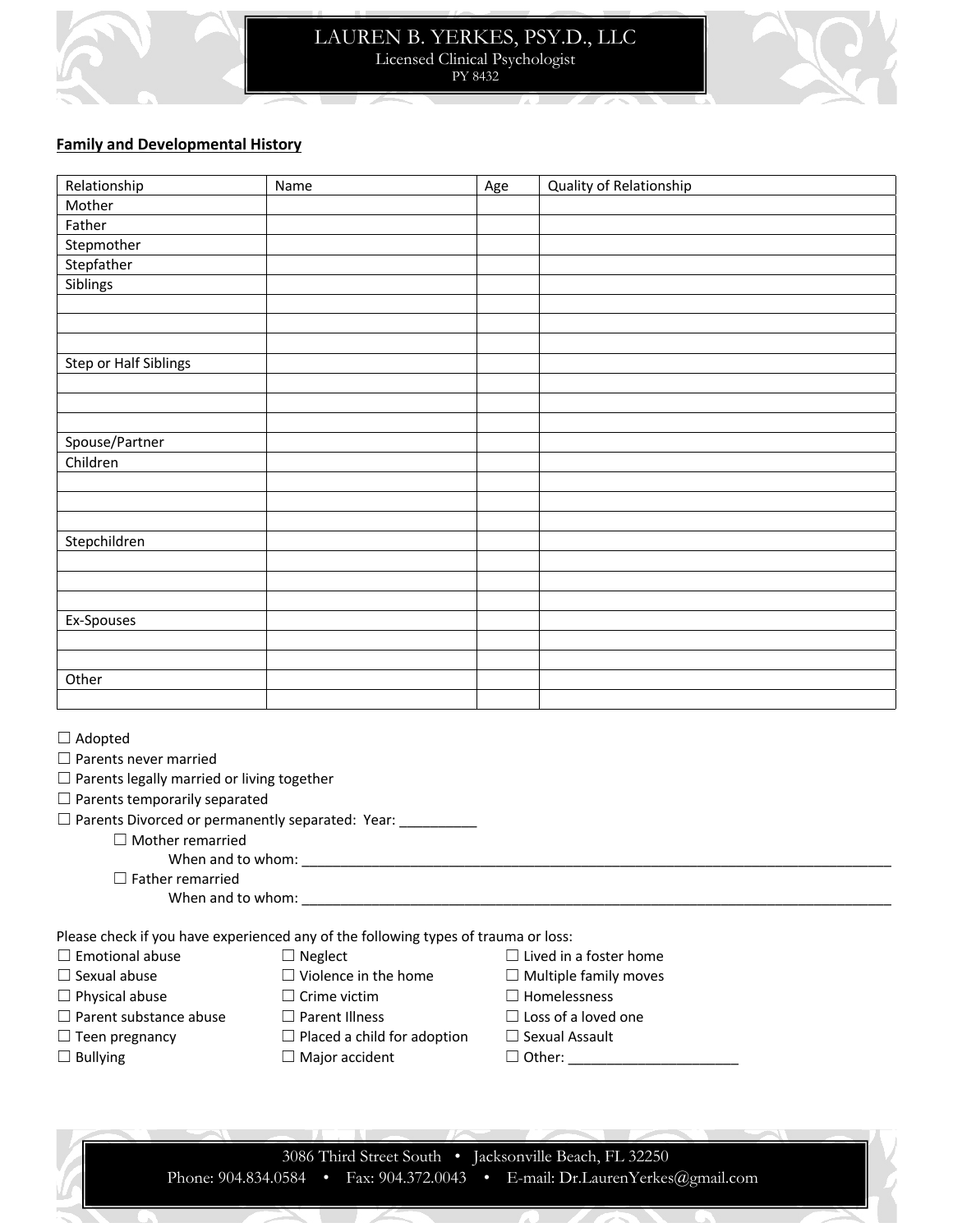

# LAUREN B. YERKES, PSY.D., LLC<br>Licensed Clinical Psychologist<br>PY 8432

<u> De Sa</u>

 $\overline{\phantom{a}}$ 



## **Social/Interpersonal History**

58

k.

J.

| Do you have difficulty making and/or keeping friends? $\Box$ Yes $\Box$ No                                          |                        |                                                        |                                                                             |  |
|---------------------------------------------------------------------------------------------------------------------|------------------------|--------------------------------------------------------|-----------------------------------------------------------------------------|--|
|                                                                                                                     |                        |                                                        |                                                                             |  |
|                                                                                                                     |                        |                                                        |                                                                             |  |
|                                                                                                                     |                        |                                                        |                                                                             |  |
| <b>Presenting Problems and Concerns</b><br>Please briefly describe your reasons for seeking treatment at this time: |                        |                                                        |                                                                             |  |
|                                                                                                                     |                        |                                                        |                                                                             |  |
|                                                                                                                     |                        |                                                        |                                                                             |  |
|                                                                                                                     |                        |                                                        |                                                                             |  |
|                                                                                                                     |                        |                                                        |                                                                             |  |
|                                                                                                                     |                        |                                                        |                                                                             |  |
| Are your problems affecting any of the following?                                                                   | $\Box$ Self-esteem     |                                                        |                                                                             |  |
| $\Box$ Handling everyday tasks<br>$\square$ Work                                                                    | $\Box$ School          | $\Box$ Relationships<br>$\Box$ Housing                 | $\Box$ Hygiene<br>$\Box$ Legal Matters                                      |  |
| $\Box$ Finances                                                                                                     | $\Box$ Sexual Activity | $\Box$ Health                                          | $\Box$ Recreational Activities                                              |  |
|                                                                                                                     |                        |                                                        |                                                                             |  |
|                                                                                                                     |                        |                                                        |                                                                             |  |
|                                                                                                                     |                        | 3086 Third Street South . Jacksonville Beach, FL 32250 | Phone: 904.834.0584 · Fax: 904.372.0043 · E-mail: Dr.LaurenYerkes@gmail.com |  |

Z.

×

x

S.